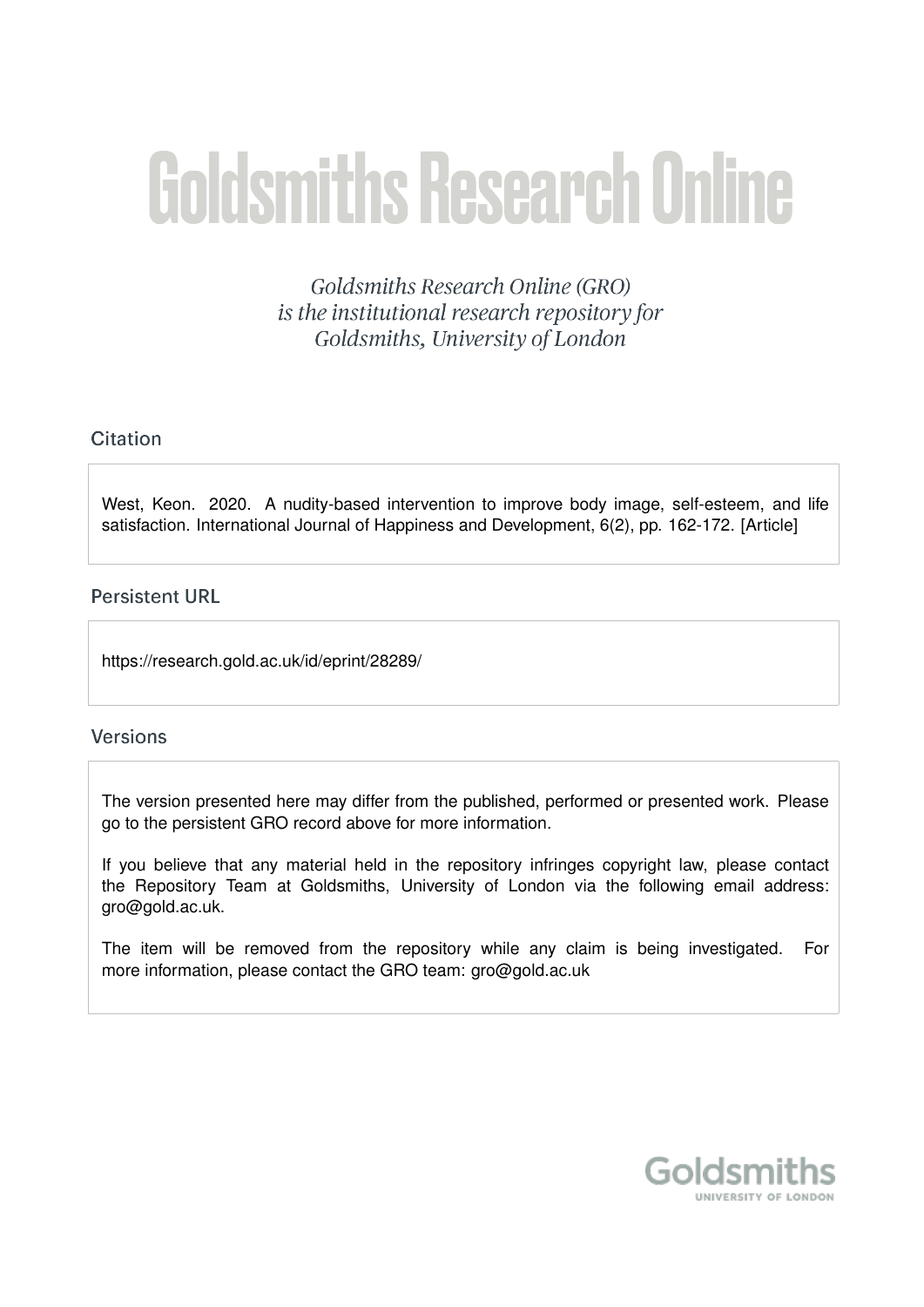A nudity-based intervention to improve body image, self-esteem, and life satisfaction.

Keon West

Corresponding author: Dr Keon West, Department of Psychology, Goldsmiths, University of London, Lewisham Way, London, UK, SE14 6NW; 020 7717 3103 keon.west@gold.ac.uk

Acknowledgement: The author would like to thank Rosie Bray, Lucy Golding, and Channel 4 for their assistance in conducting these studies.

Word count: 4642 (3416 without references, tables or figures)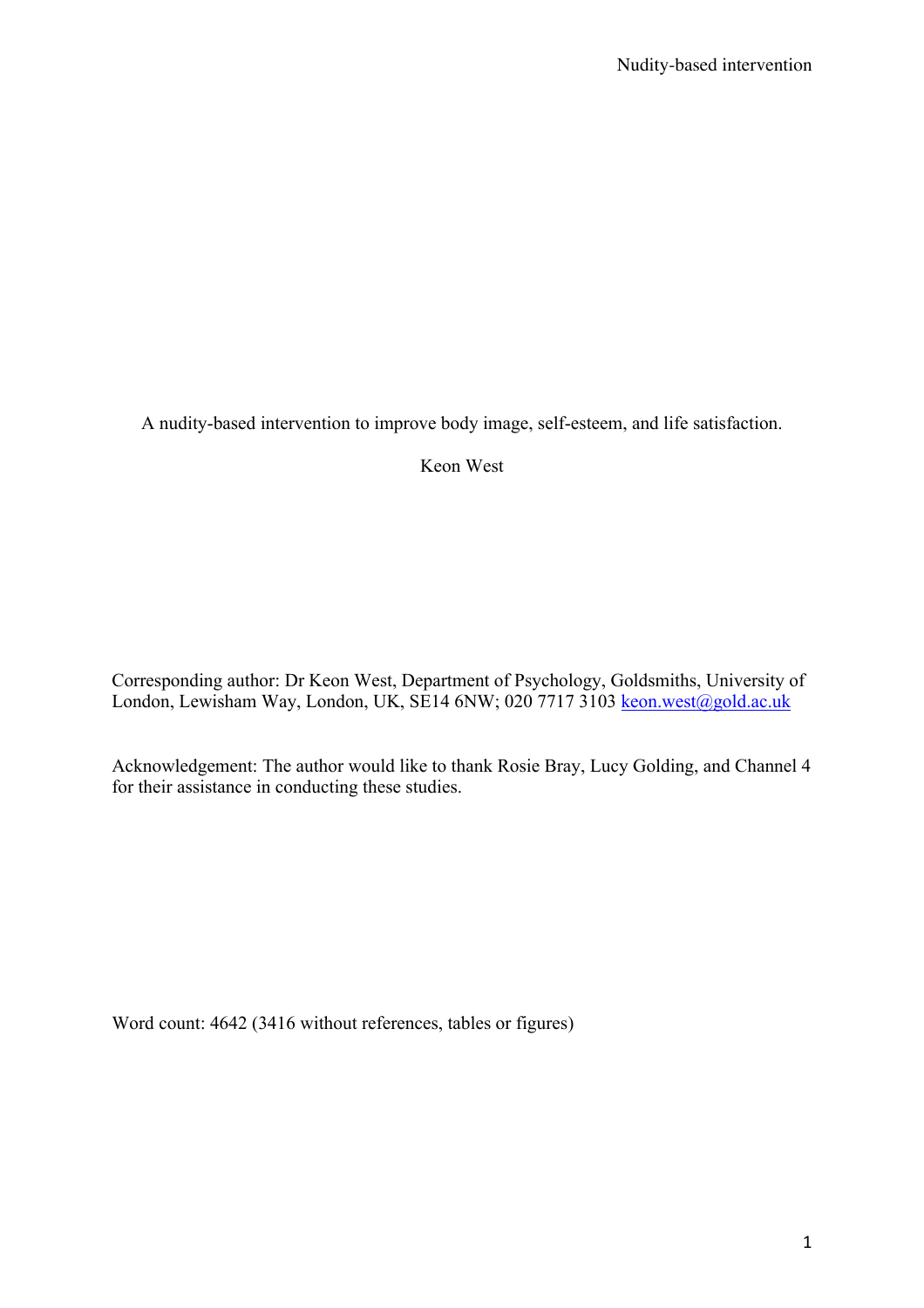#### **Abstract**

An individual's body image has profound implications for their self-esteem and overall lifesatisfaction, and is a significant predictor of the onset of eating disorders. Recent research suggested that nude activities improved body image, self-esteem, and life-satisfaction among participants who were predisposed to take part in such activities. This current research investigated whether a nudity-based intervention can have similar positive effects among nonnudist participants with low levels of positive body-image, and whether those effects endure. Fifteen participants completed measures of body-image, self-esteem, and life-satisfaction before, immediately after, and one month after participating in a 4-day, nudity-based intervention. Participants reported substantial improvements in all three outcomes that remained one month after the intervention's completion. Results suggest that nudity-based interventions can meaningfully and enduringly improve body image and related outcomes, even among non-nudists.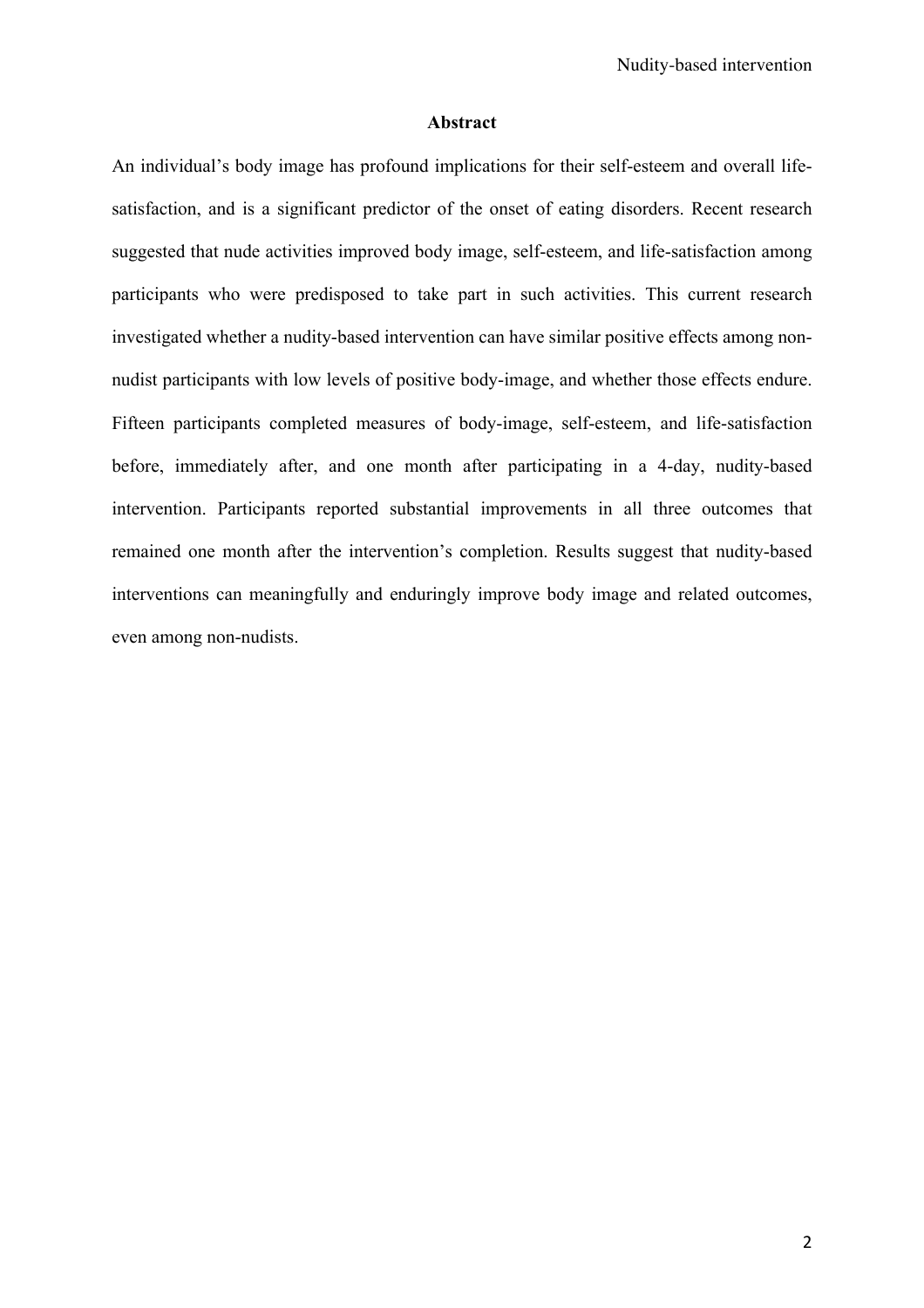Negative body image is a problem that occurs across the globe. Surveys of several thousand participants across many countries have reliably found high levels of body dissatisfaction among participants with diverse body types (Al Sabbah et al., 2009; Swami et al., 2010). Poor body image has many negative consequences including substance abuse (Kanayama, Barry, Hudson, & Pope Jr, 2006), eating disorders (Levine & Piran, 2004), and risky sexual behaviour (Littleton, Breitkopf, & Berenson, 2005). Furthermore, levels of *positive* body image should be considered alongside levels of *negative* body image, as these two factors can vary independently (Tylka & Wood-Barcalow, 2015). Measures of positive body image, such as body appreciation, positively predict many aspects of psychological well-being including proactive coping, optimism, and safer sex behaviors (Avalos, Tylka, & Wood-Barcalow, 2005; Grower & Ward, 2018).

Furthermore, body image is an important aspect of one's self-concept, and has a profound influence on both self-esteem (Herbozo & Thompson, 2006; Hesketh, Wake, & Waters, 2004), and overall happiness (Acun-Kapikiran, Korukcu, & Kapikiran, 2014; West, 2018). Prior research has explored many methods of improving body image and related happiness (for a meta-analysis, see Stice, Shaw, & Marti, 2007). For example, weightinclusive and body-acceptance approaches highlight the diversity of healthy body types, draw attention to the multifaceted nature of physical health, reduce weight stigma, and improve access to healthcare (Tylka et al., 2014). Cognitive dissonance programmes encourage participants to speak out publicly against thin ideals of beauty, creating dissonance with their previously-held beliefs and reducing their acceptance of thin ideals (Halliwell & Diedrichs, 2014). Recent research, however, has suggested another strategy that has thus far been overlooked: nudity-based interventions (West, 2018; *in press*).

#### **Nudity and Body Image**

Both the philosophy and practice of nudism (or naturism) can vary substantially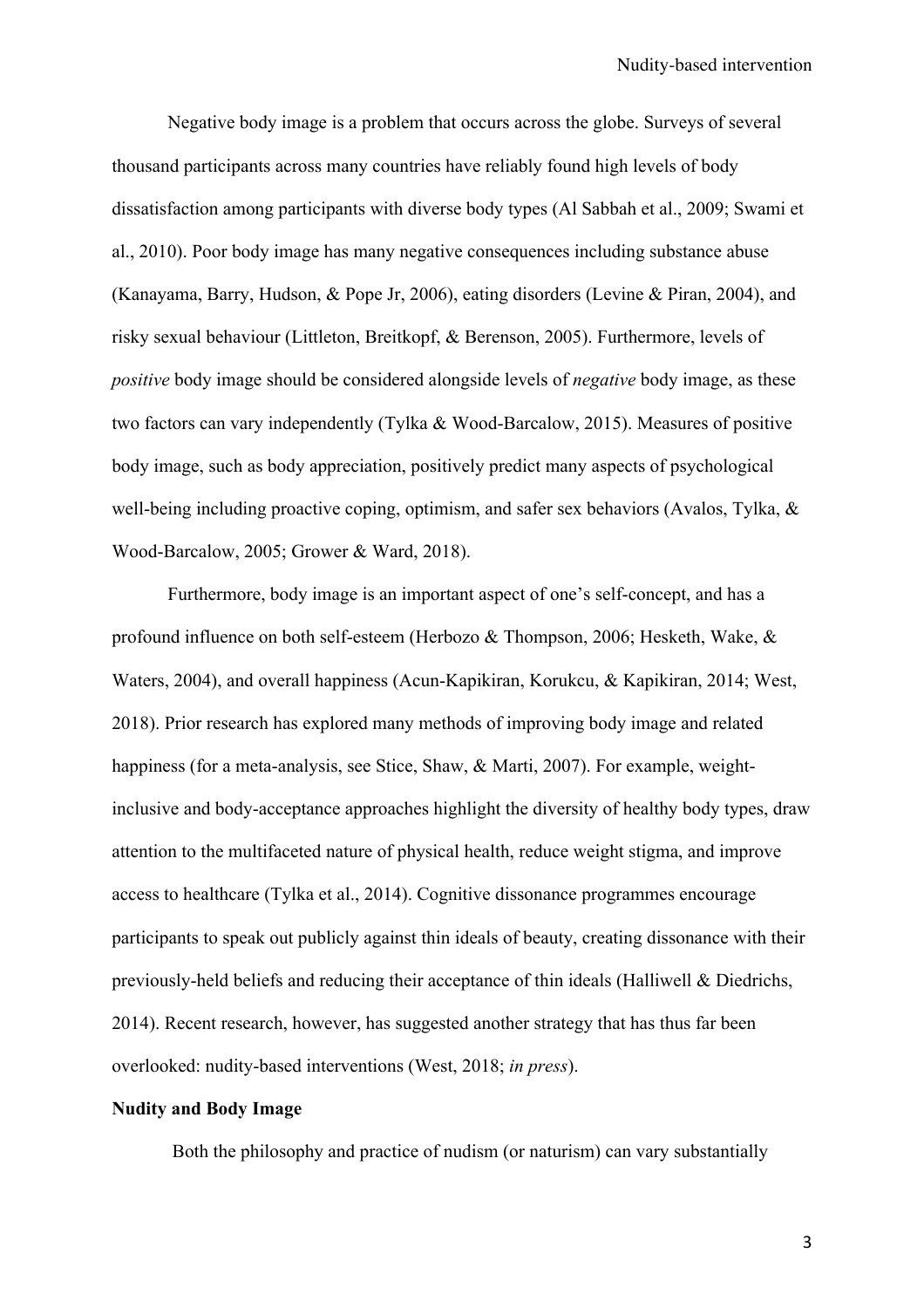between locations and time periods. However, most nudist subcultures share the central aspects of being nude in a public space without necessarily implying a sexual context, or not wearing clothes in the company of people who are not one's family or intimate partners (Carr-Gomm, 2012; Deschenes, 2016; Smith & King, 2009). It is generally practiced with other members of the public who are not required or expected to attain a particular standard of attractiveness. As such, it involves two important aspects that should improve body image: the exposure of one's own body in a non-judgemental context, (Herbozo & Thompson, 2006; Mclaren, Kuh, Hardy, & Gauvin, 2004) and exposure to diverse, non-idealised bodies (Agliata & Tantleff-Dunn, 2004; Grabe, Ward, & Hyde, 2008; Re, Coetzee, & Xiao, 2011; Swami, 2015).

Perhaps due to widespread taboos about nudity (Carr-Gomm, 2012; Ipsos-Mori, 2011), or to assumptions about inherent negativity involved in public nudity (Negy, 2004), very little empirical research has investigated the potential benefits of nude activity. However, past research has not found the assumed negative effects of nude activity on a variety of outcomes such as anti-social behaviour (Okami, Olmstead, Abramson, & Pendleton, 1998), sexual behaviour, and emotional adjustment (Lewis & Janda, 1988). Rather, positive associations have been found between naturist ideology and psychological health, including body image (Negy & Winton, 2008; Story, 1979, 1984). Furthermore, recent research found that participation in naked activities led to large, immediate improvements in body image, self-esteem, and life satisfaction (West, 2018; *in press*).

This research suggested that nudity-based interventions could be used to improve body image and related happiness. However, there are some limitations of that prior research that should be addressed. First, participants in the prior research (e.g., West, 2018) were recruited through involvement in pre-organised nude activities. Thus, all participants were already nudists, or at least had already expressed some interest in public nudity. It is plausible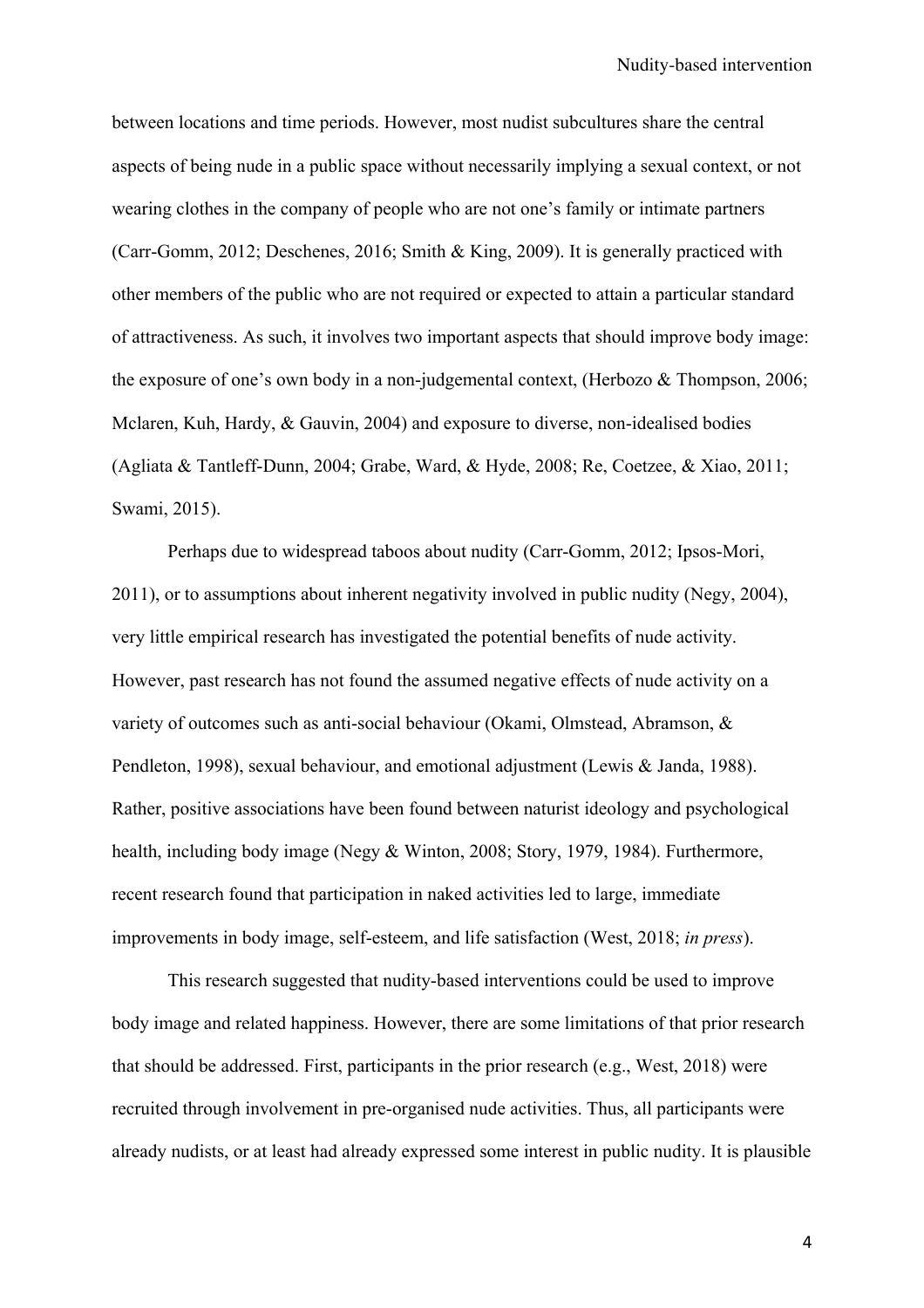that participants without this pre-existing interest might experience nude activities differently (e.g., more negatively), and perhaps respond with poorer outcomes. Second, participants in this prior research reported relatively positive body image even prior to the nude activities, making it unclear whether the same effects would occur for participants with less positive body image. Third, while the prior research found immediate positive effects of nude activities, no research has investigated whether, or for how long, these effects endure. This current research was designed to address those limitations, investigating whether nuditybased activities could be used as interventions to alleviate negative body image and two related outcomes; low self-esteem and life satisfaction.

This current research addressed those gaps in prior research by designing a nuditybased body-image intervention and applying it to a non-naturist participant sample with low body image. It is worth noting that the intervention (detailed below) encompassed a number of aspects including seeing others naked, being naked oneself, discussions of comfort with bodies and nudity, and body-oriented artistic activities. As is often the case in interventionbased research, several strategies were applied at once with the goal of achieving a maximum positive effect (Devine, Forscher, Austin, & Cox, 2012). The implications of this strategy are considered further in the discussion section.

## **Current Research**

This research built upon the sparse nudity-related research to date. Using a prospective design, it investigated whether a 4-day nudity-based intervention would lead to improvements in body image, self-esteem, and life satisfaction even for participants with no prior experience of, or interest in, naturist activity. It also investigated whether these improvements endured: specifically, whether they would still be detectable a month after the intervention.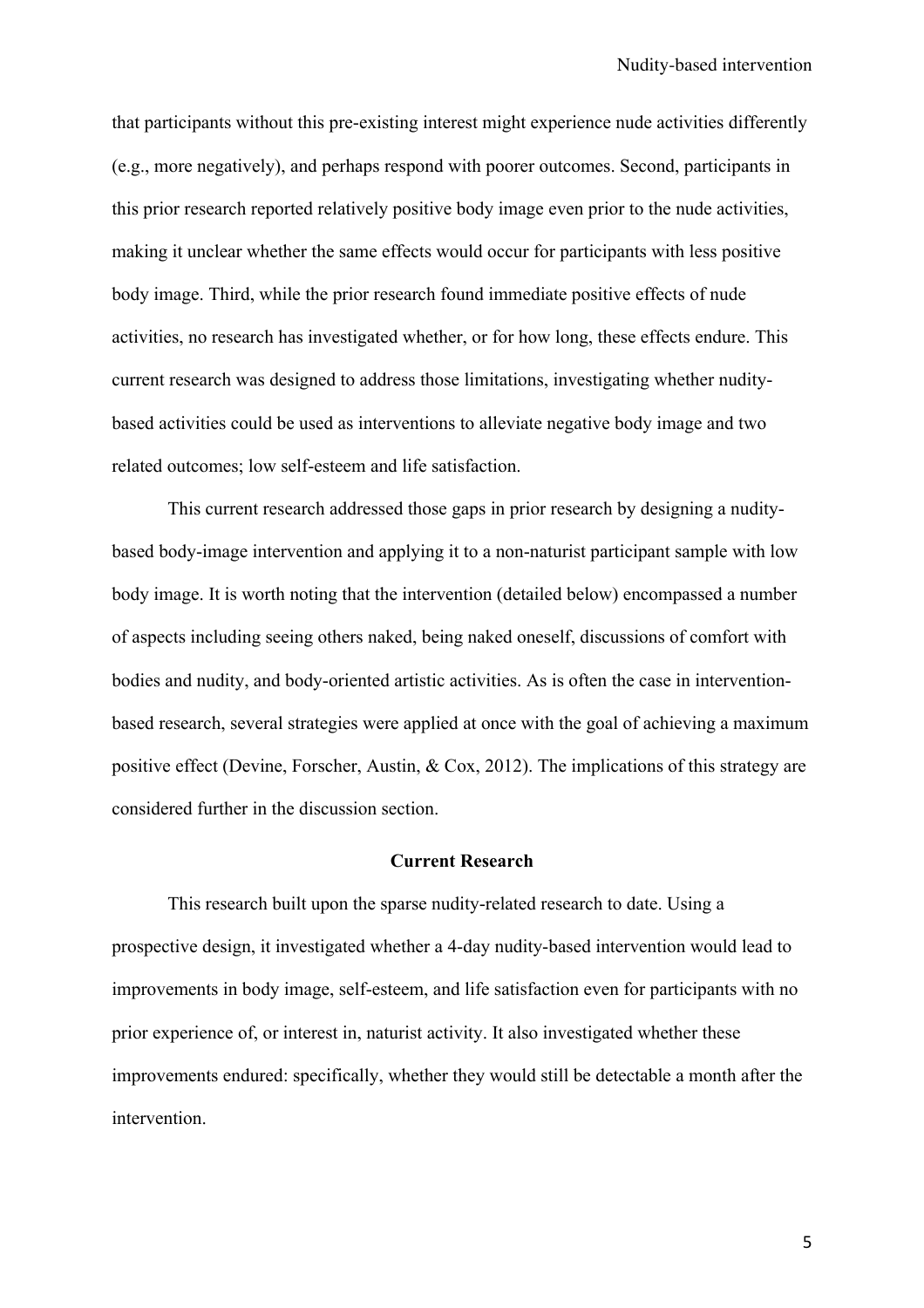#### **Method**

The necessary sample size was determined using a-priori power analyses conducted with G\*Power 3 (Faul, Erdfelder, Buchner, & Lang, 2009). Assuming a large, withinparticipants effect size (based on West, 2017) for the effect of the intervention on body image, self-esteem, and life satisfaction – i.e., effect size  $(dz)$  = .80,  $\alpha$  = .05, power = .8 – it was found that 15 participants would be sufficient for adequate power. Ethical approval for the research was obtained via the relevant university-based ethics committee.

**Participants**. Fifteen British participants (6 men, 9 women, *mean age =* 27.80, *SD* = 4.11) were recruited via word-of-mouth and advertisements posted on Internet fora specifying that participants with relatively low body image were required. Recruitment materials indicated that participants may experience some benefits from taking part in the research. However, the materials deliberately omitted any information about the specific activities they would be expected to perform or about what the specific benefits of the research may be. One participant did not provide data at the final time-point, and was excluded from the main analyses, bringing the number of participants down to 14 (5 men, 9 women, *mean age* = 28.21,  $SD = 3.83$ <sup>i</sup>. Potential participants were informed that they would take part in a 4-day programme with relevance for their body-image, though details of the programme activities and expectations were omitted. During pre-screening, participants were asked about prior experience with nude activities and a range of other, filler activities that distracted them from the hypotheses. No participant had taken part in nude activity prior to the research, or expressed suspicion about the hypotheses. Participants accepted room and board for 4 days, as well as the benefits of the intervention itself, as reimbursement for their time.

**Procedure: The Nudity-Based Intervention.** Prior to the intervention participants were unaware that nudity would be involved; informed consent was maintained by frequently reminding participants of their freedom to withdraw at any point and reminders that they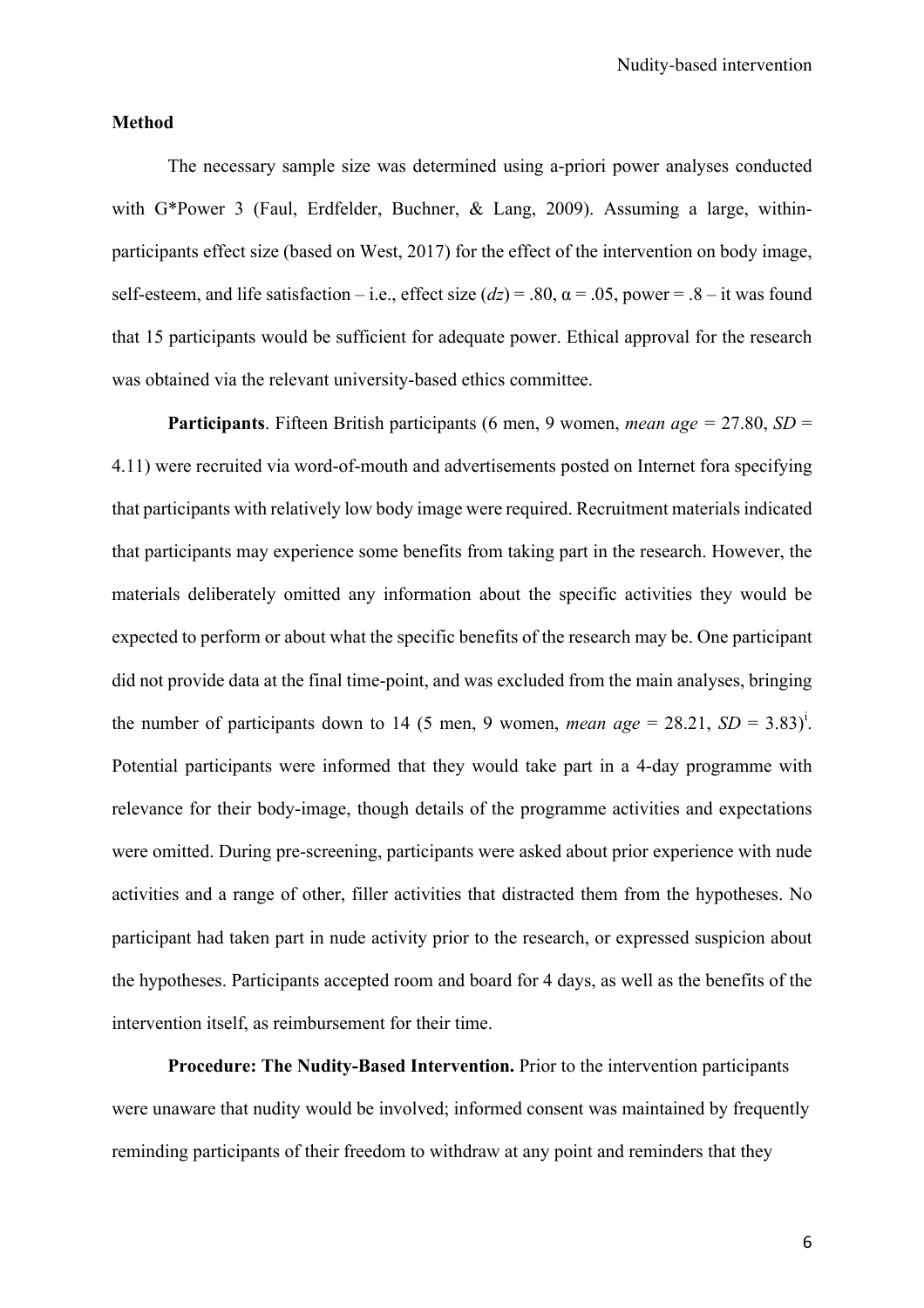were not required to participate. Activities were designed to gently acclimatise participants to nudity and encourage them to participate. The intervention took place in a secluded, communal, residential setting. On day 1, participants met 8 hosts with diverse body-types (3 men and 5 women), who were naked except for paint and minimal, pasted, genital coverings. On day 2, participants engaged in collaborative physical activity with the hosts (e.g., stretching, yoga, dancing) and discussed bodies, nudity, and comfort with nudity. On day 3, participants took part in body-oriented artistic activities (i.e., clay sculpting and life-drawing), and were body-painted in a manner similar to the hosts. On day 4, the hosts were completely naked (rather than painted). Each participant was invited to spend 5 minutes naked in the company of a specific host of their choosing (11 out of 14 complied), and to later spend time naked in the company of all the hosts and participants (9 out of 14 complied). All participants also filmed themselves for an hour each evening, naked (and alone), reflecting on their associated thoughts and feelings.

**Measures**. Participants completed measures of body image, self-esteem, and lifesatisfaction three times: immediately before, immediately after, and one month after the intervention. Participants also completed filler items that distracted them from the true hypotheses. Participants indicated their responses to all measures by marking points on 5-cm lines, anchored by two extremes (0 = *Not at all*, 5 = *Very much*). As in prior research (Correll, Park, Judd, & Wittenbrink, 2002; West, 2018), this method was used, rather than numerical Likert scales, to limit participants' ability to recall (or replicate) their previous responses. For each participant, scores were computed for each scale by taking the mean of all items in that scale (after reversing necessary items). These measures are identical to those previously used by West (2018). All measures had a minimum score of 0 and a maximum score of 5.

**Positive body image.** Participants completed an 8-item version ( $\alpha$  Time 1 = .48<sup>ii</sup>,  $\alpha$  Time 2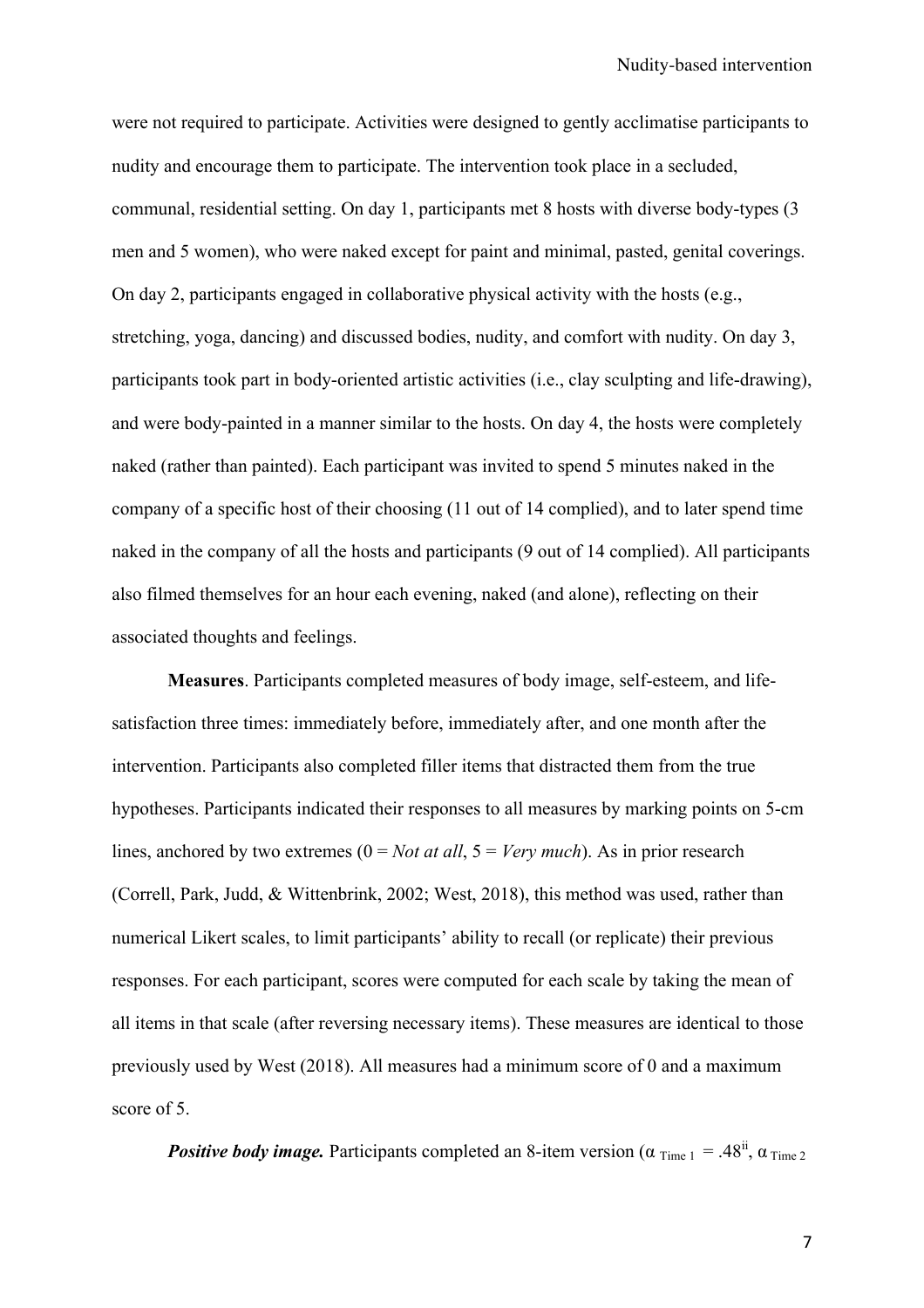= .93,  $\alpha$ <sub>Time</sub> 3 = .93) of the widely-used Body Appreciation Scale (Avalos et al., 2005). Sample items include, "My feelings toward my body are mostly positive", and "I do *not* feel good about my body" (reversed). Higher scores indicate more positive body image.

*Self-esteem.* Participants also completed a 4-item version ( $\alpha$  Time 1 = .70,  $\alpha$  Time 2 = .69,  $\alpha_{Time 3}$  = .76) of the widely-used 10-item Rosenberg Self-Esteem Scale (Rosenberg, 1965). Sample items include, "On the whole, I am satisfied with myself", and "I feel I do *not* have much to be proud of" (reversed). Higher scores indicated higher self-esteem.

*Life satisfaction*. Participants also completed the 5-item ( $\alpha$  <sub>Time 1</sub> = .85,  $\alpha$  <sub>Time 2</sub> = .89,  $\alpha$  $T_{\text{Time 3}}$  = .78) Satisfaction With Life Scale (Diener, Emmons, Larsen, & Griffin, 1985). Sample items include, "In most ways my life is close to ideal", and "I am satisfied with my life". Higher scores indicated greater life satisfaction.

## **Results**

**Preliminary results**. Descriptive statistics for all outcome variables are reported in Table 1. As expected, participants reported low body image scores at Time 1. These scores ranged from .22 to 2.08 (out of a possible total of 5) and the mean score (1.32) was significantly below the midpoint of the scale (i.e., 2.5),  $t(14) = 9.35$ ,  $p < .001$ . Neither age nor gender predicted any of the dependent variables at any of the time points (.06 < all  $p$ 's < .89). Thus, neither is considered further.

**Effects of the intervention**. Differences between scores at the three time points were investigated using a repeated-measures multivariate analysis of variance with time [Time 1 (before) vs. Time 2 (immediately after) vs. Time 3 (1 month after)] as the independent variable and body image, self-esteem and life satisfaction as dependent variables. Differences between specific time-points were investigated using Bonferroni-adjusted paired-samples ttests with a critical *p* value of .017 (i.e., .05/3).

The expected multivariate effect of the intervention was found,  $F(6, 8) = 67.63$ ,  $p <$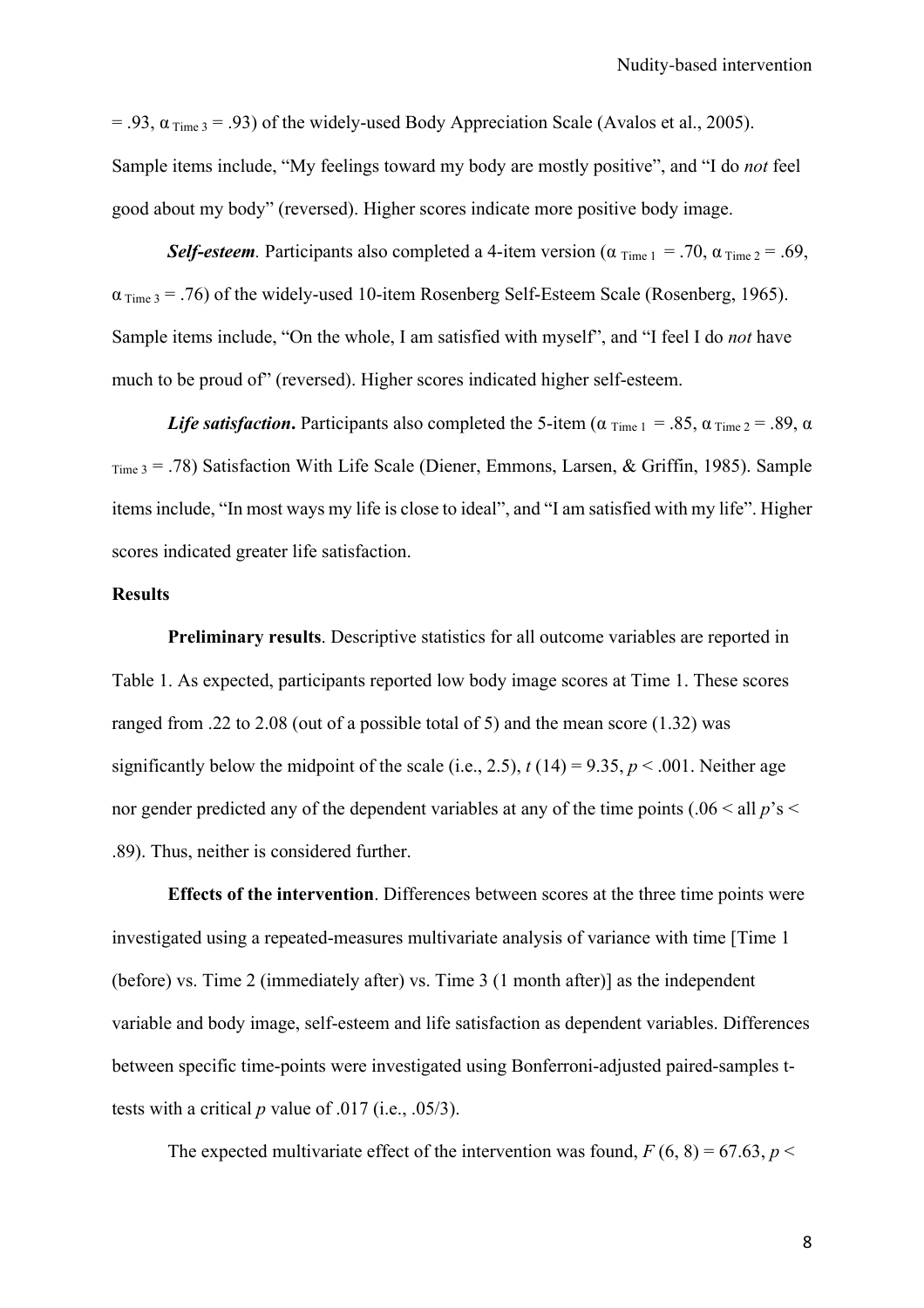.001,  $\eta_2^p = .98$ , as well as univariate effects on body image, *F* (2, 26) = 78.82, *p* < .001,  $\eta_2^p =$ .86, self-esteem,  $F(2, 26) = 49.58$ ,  $p < .001$ ,  $\eta_2^p = .79$ , and life satisfaction,  $F(2, 26) = 34.65$ ,  $p < .001$ ,  $\eta_2^p = .73$ . Compared to T<sub>1</sub>, participants reported more positive body image at T<sub>2</sub>, *t*  $(13) = 20.53, p < .001,$  and  $T_3$ ,  $t(13) = 9.86, p < .001$ , higher self-esteem at  $T_2$ ,  $t(13) = 7.91$ ,  $p < .001$ , and T<sub>3</sub>,  $t(13) = 8.10$ ,  $p < .001$ , and higher life-satisfaction at T<sub>2</sub>,  $t(13) = 7.58$ ,  $p <$ .001, and  $T_3$ ,  $t(13) = 6.09$ ,  $p < .001$ . However, between  $T_2$  and  $T_3$ , participants' body image did not change,  $t(13) = .69$ ,  $p = .50$ . Nor did their self-esteem,  $t(13) = .67$ ,  $p = .51$ , or life satisfaction,  $t(13) = .37$ ,  $p = .72$ . In sum, the nudity-based intervention led to large, significant improvements in body image, self-esteem, and life-satisfaction that were both immediate and enduring (see Figure 1).

#### **Discussion**

Recent research has found that nude activity can improve body image and related outcomes (West, 2018; *in press*). This current research extended that scant work, and is the first to find that nudity-based activities led to lasting improvements in body image, selfesteem, and life satisfaction, even for participants with low body image and no prior experience of nudism. These findings are discussed in terms of implications, study design and limitations, and potential future research.

## **Implications**

The effects of the intervention on body image, self-esteem and life satisfaction found in this study were very large. Effect sizes ranged from  $\eta_2^p = .98$ , to  $\eta_2^p = .73$ . They also endured for a long time. Participants showed immediate improvement in all three outcomes after the intervention, but then no detectable change (i.e., no decline) in these outcomes a month after the intervention. Combined with the facts that nudity requires no cost or equipment, and is a widely (if not universally) available activity, these results argue strongly for the practicality of nudity-based interventions as cheap, effective, and enduring solutions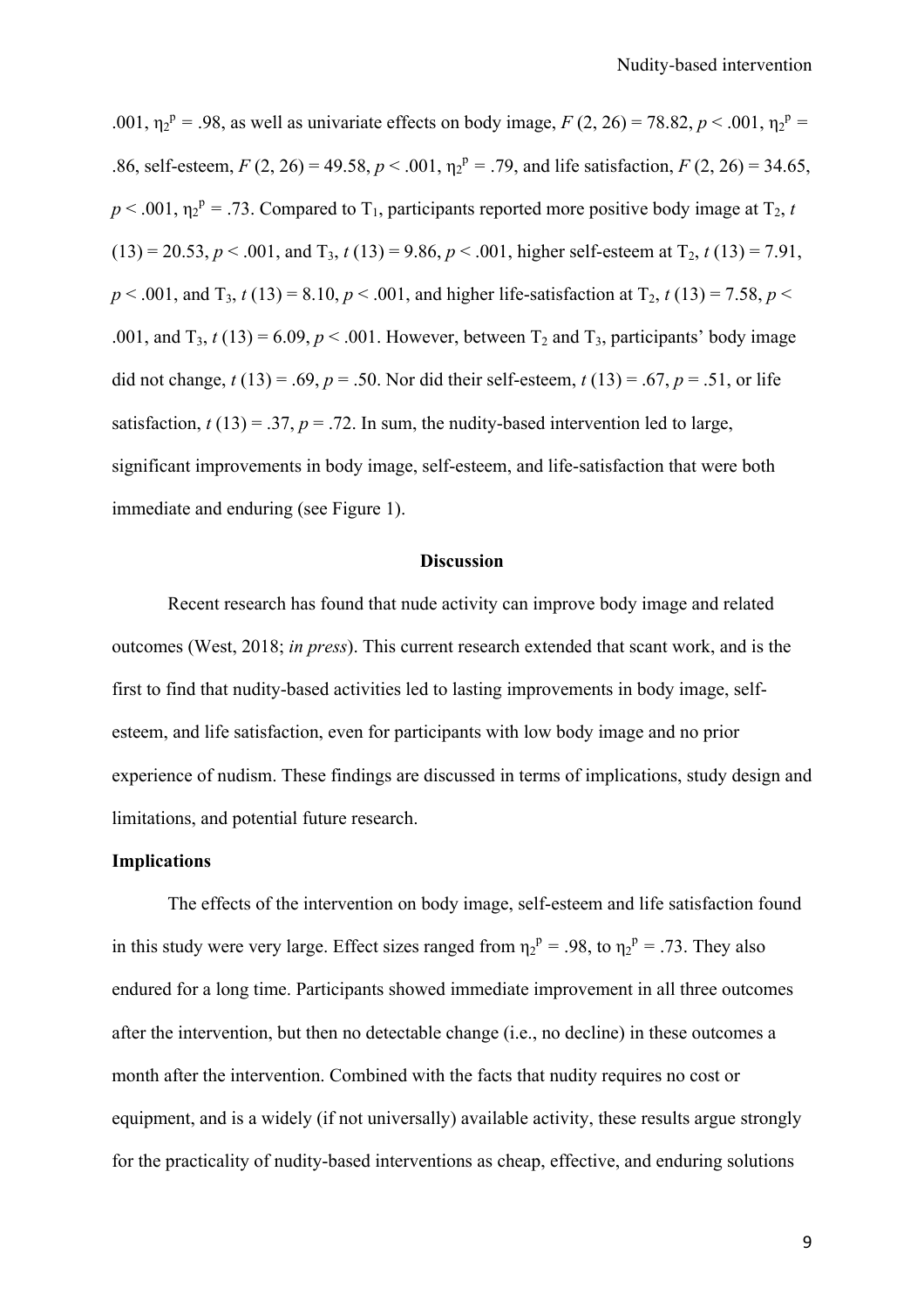to problems of body image.

That said, other aspects of practicality must also be considered, specifically those of the participants' willingness to take part in the activity. Given the widespread taboos surrounding public nudity (Carr-Gomm, 2012), suggesting nudity as a widely available, body image improving intervention may seem unrealistic. Following suit, research on communal nudity to date has only ever used participants with a pre-existing interest in naturism, leaving it unclear whether (1) non-naturists could, without prohibitive difficulty, be convinced to try nude activities and (2) whether such activities would have similar positive effects for nonnaturists. This current research somewhat undermined both those concerns, finding that all (non-naturist) participants engaged in near-naked activities (e.g., wearing body paint), most participants engaged in nude activities, and all experienced positive effects similar to those of prior research. This, combined with evidence of a general softening of attitudes toward nudity (Ipsos-Mori, 2011), suggests that nudity-based interventions may be more viable than previously believed.

#### **Study Design and Future Research**

This research has a number of strengths: a somewhat bold design involving a risky intervention; data collection at three dispersed time points; a reasonably gender-balanced, non-student sample of varying ages that improved the generalizability of the findings; and a within-participants design that revealed changes in participants during the intervention.

However, there were also a number of important limitations. This current research was a prospective study, meaning that it was a study that used data from a single group of participants *over time* to determine the effects of an intervention or event of note. Prospective studies have certain advantages over correlational studies (which use data from a single group of participants at a single time-point). Most notably, the collection of data over time helps to rule out reverse-causation as an explanation of the findings. Relating that to this specific case,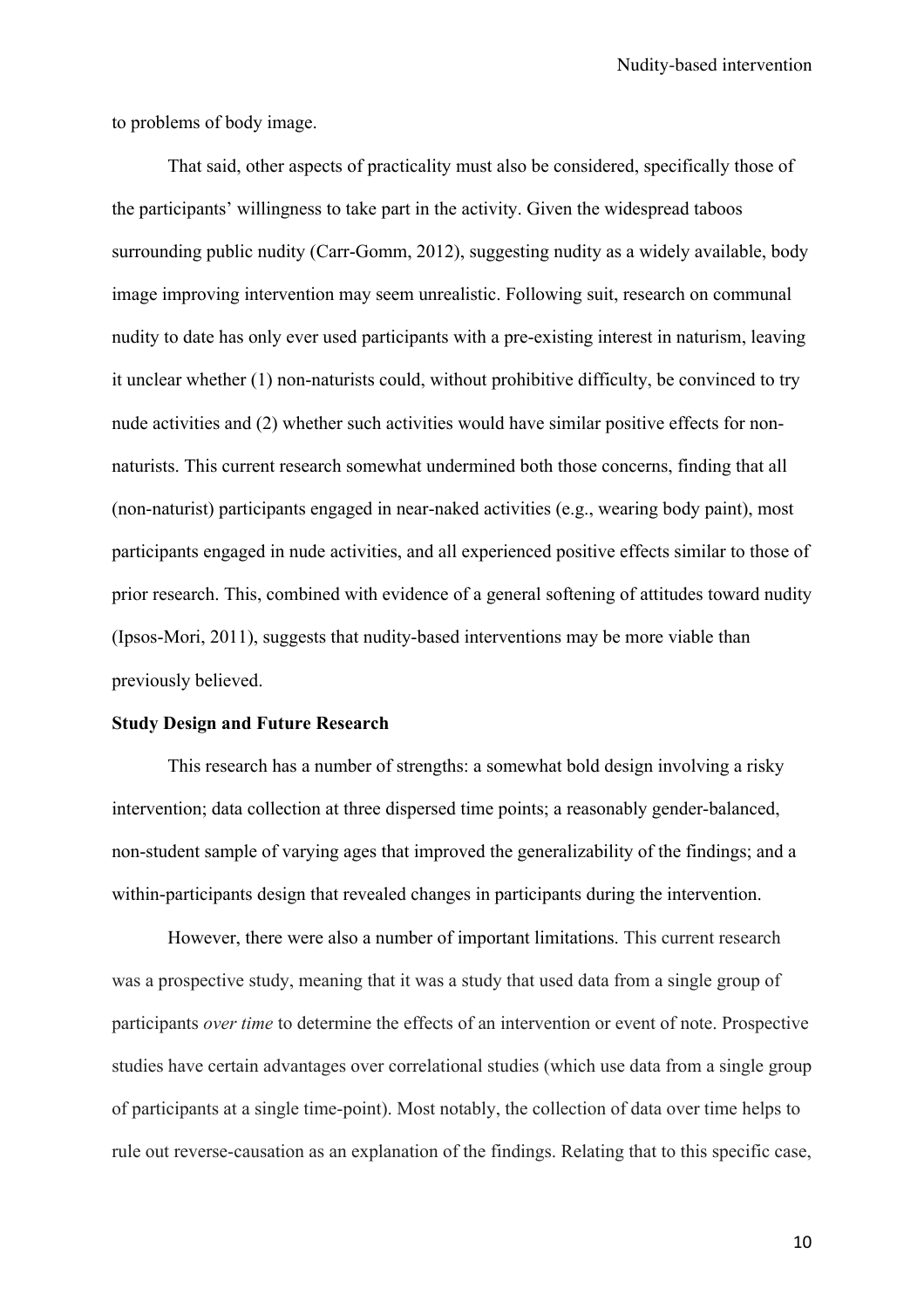these data cannot be interpreted as indicating that higher levels of body image caused participation in the nudity-based intervention.

However, it is also widely known that prospective studies have certain disadvantages when compared to genuinely experimental studies, most notably a lack of a control condition, which is useful for ruling out potential confounds, placebo effects, or self-presentation biases. In this current research efforts were made to minimise those concerns by restricting participants' information about their specific activities and expected outcomes, and including irrelevant, filler items in the study meant to distract participants from the true hypotheses. And it is worth noting that, despite their acknowledged limitations, prospective studies are published regularly and make their own useful contributions to the larger body of knowledge (see, e.g., Dohnt & Tiggemann, 2006; Killen et al., 1996; Swami, 2015, 2017; West, 2018). Still, further research involving other study designs, particularly experimental designs, would be very useful for clarifying the nature of these effects. Given the practical difficulties involved with sensitive topics like nudity, this current research remains a useful starting point.

Related to study design, it is also worth noting (as mentioned in the introduction) that the intervention entailed a number of aspects including seeing others naked, being naked oneself, and body-oriented artistic activities. This is not unusual in intervention-based research, where several strategies are applied simultaneously to maximize positive effects (Devine, Forscher, Austin, & Cox, 2012). Nonetheless, while the effects of the intervention as a whole appear to be quite strong and positive, future, genuinely experimental research with more complex and more focused designs could also untangle the effects of the different aspects of the intervention (e.g., seeing non-idealised naked bodies *versus* being seen naked by non-judgemental others) to investigate whether some are more crucial for improving body image, and whether the aspects interact. Such research would help clarify the theoretical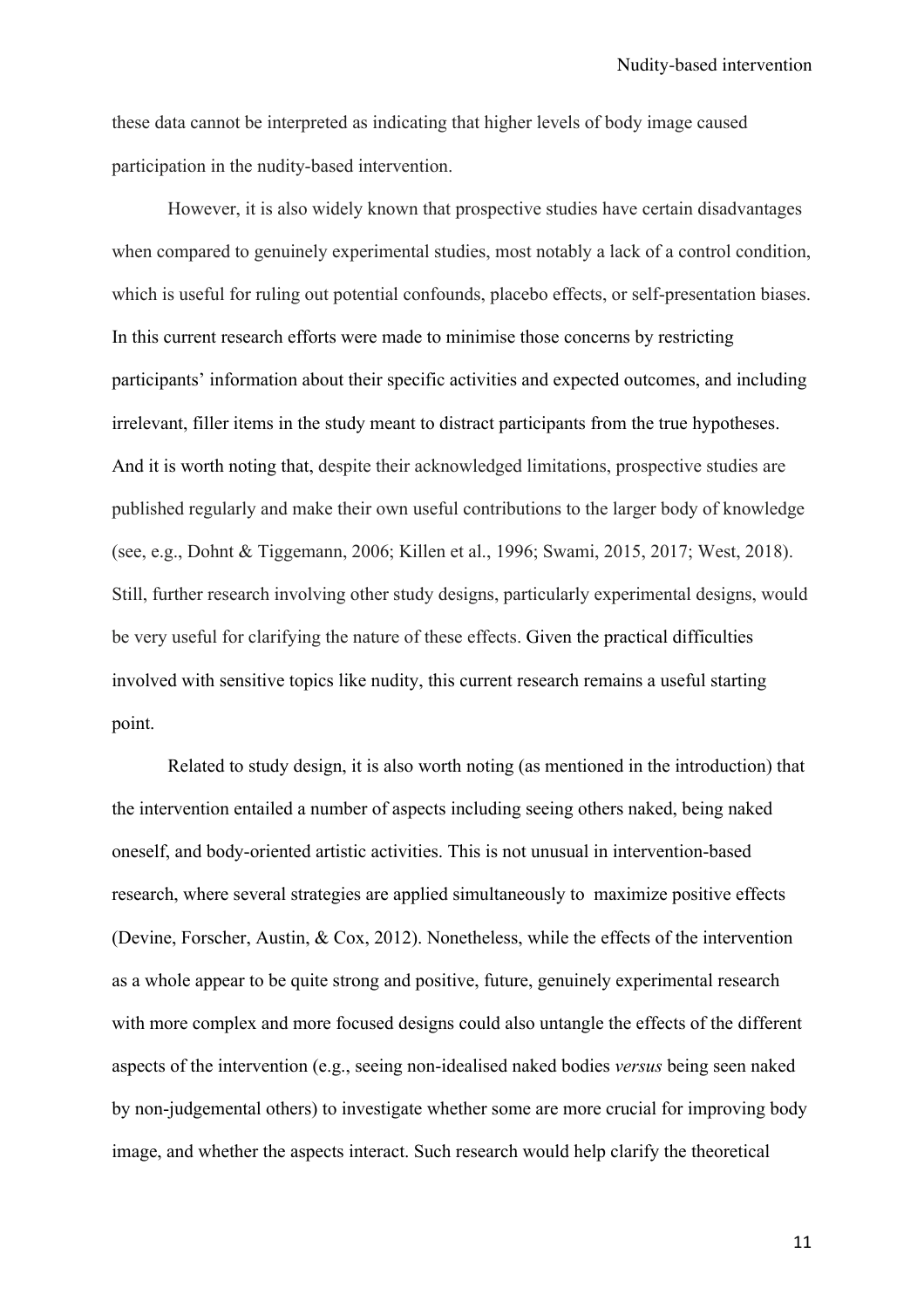mechanisms behind the intervention's effects. Future research with larger samples of participants, and participants from a variety of national and cultural backgrounds, would improve the generalizability of the findings. Also, future research could include measures of weight or body mass index, investigating whether the effectiveness of such interventions varies for individuals with different body types.

Finally, the possibility of some negative effects should not be discounted. It is worth noting that previous research has looked for negative effects of nudity and failed to find them (Lewis & Janda, 1988; Okami et al., 1998). However, a sensitivity to the possibility of negative effects should be maintained, particularly considering the possibility of prior negative experiences, or the possibility of abuse through non-consensual distribution of nude images (Ruvalcaba & Eaton, 2019). Future research that continued to show no negative effects of nakedness, and guidelines to prevent potential abuse, would further strengthen the practical case for nudity-based interventions.

## **Conclusions**

As society becomes more diverse and tolerant of varied activities, we can find new methods of confronting old problems. This research adds to the scant work on nudity and body image, finding that the benefits of nakedness are enduring, and extend even to those who have no prior interest in it. This research is still in its infancy and not yet conclusive. Nonetheless, given this slowly accumulating body of evidence, it is worth considering whether nakedness may be a low-cost, effective means of improving body image, self-esteem and overall happiness, despite its unconventional image in contemporary society.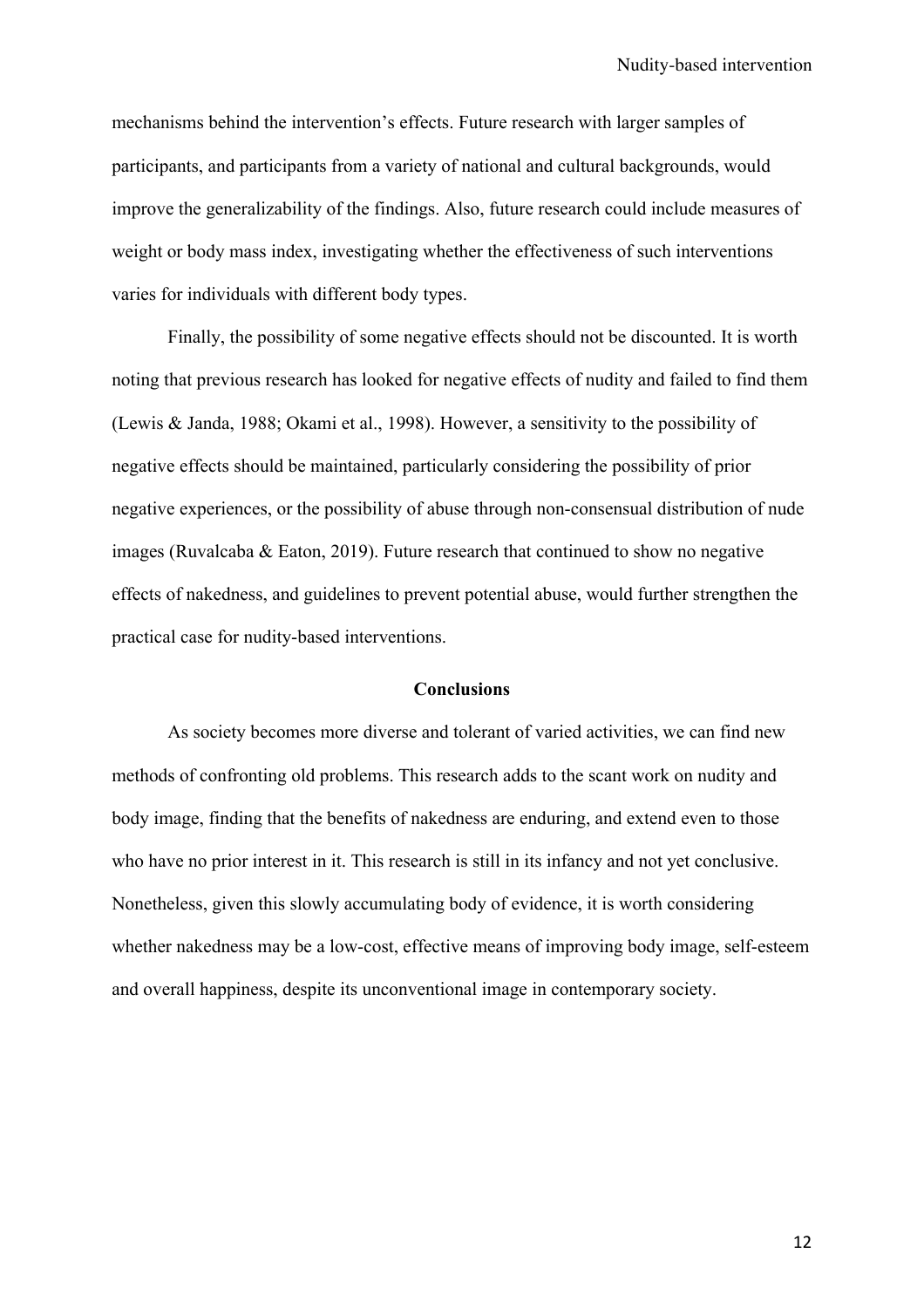# **References**

- Acun-Kapikiran, N., Korukcu, Ö., & Kapikiran, Ş. (2014). The Relation of Parental Attitudes to Life Satisfaction and Depression in Early Adolescents: The Mediating Role of Selfesteem. *Educational Sciences: Theory & Practice*, *14*(4), 1246–1253. https://doi.org/10.12738/estp.2014.4.2137
- Agliata, D., & Tantleff-Dunn, S. (2004). The impact of media exposure on males body image. *Journal of Social and Clincical Psychology*. https://doi.org/10.1521/jscp.23.1.7.26988
- Al Sabbah, H., Vereecken, C. a, Elgar, F. J., Nansel, T., Aasvee, K., Abdeen, Z., … Maes, L. (2009). Body weight dissatisfaction and communication with parents among adolescents in 24 countries: international cross-sectional survey. *BMC Public Health*, *9*, 52–62. https://doi.org/10.1186/1471-2458-9-52
- Avalos, L. C., Tylka, T. L., & Wood-Barcalow, N. (2005). The Body Appreciation Scale: Development and psychometric evaluation. *Body Image*, *2*(3), 285–297. https://doi.org/10.1016/j.bodyim.2005.06.002
- Carr-Gomm, P. (2012). *A brief history of nakedness.* Reaktion Books.
- Correll, J., Park, B., Judd, C. M., & Wittenbrink, B. (2002). The police officer's dilemma: using ethnicity to disambiguate potentially threatening individuals. *Journal of Personality and Social Psychology*, *83*(6), 1314–1329. https://doi.org/10.1037/0022-3514.83.6.1314
- Deschenes, S. (2016). *The official INF-FNI definition of naturism*.
- Devine, P. G., Forscher, P. S., Austin, A. J., & Cox, W. T. L. (2012). Long-term reduction in implicit race bias: A prejudice habit-breaking intervention. *Journal of Experimental Social Psychology*, *48*(6), 1267–1278. https://doi.org/10.1016/j.jesp.2012.06.003
- Diener, E., Emmons, R., Larsen, J., & Griffin, S. (1985). The satisfaction with life scale. *Journal of Personality Assessmemt*, *49*(1), 71–75. https://doi.org/10.1207/s15327752jpa4901\_13
- Dohnt, H., & Tiggemann, M. (2006). The contribution of peer and media influences to the development of body satisfaction and self-esteem in young girls: A prospective study. *Developmental Psychology*, *42*(5), 929–936. https://doi.org/10.1037/0012-1649.42.5.929
- Faul, F., Erdfelder, E., Buchner, A., & Lang, A.-G. (2009). Statistical power analyses using G \* Power 3 . 1 : Tests for correlation and regression analyses. *Behavior Research Methods*, *41*(4), 1149–1160. https://doi.org/10.3758/BRM.41.4.1149
- Grabe, S., Ward, L. M., & Hyde, J. S. (2008). The role of the media in body image concerns among women: a meta-analysis of experimental and correlational studies. *Psychological Bulletin*, *134*(3), 460–476. https://doi.org/10.1037/0033-2909.134.3.460
- Grower, P., & Ward, L. M. (2018). Examining the unique contribution of body appreciation to heterosexual women's sexual agency. *Body Image*, *27*, 138–147. https://doi.org/10.1016/j.bodyim.2018.09.003
- Halliwell, E., & Diedrichs, P. C. (2014). Testing a dissonance body image intervention among young girls. *Health Psychology*, *33*(2), 201–204. https://doi.org/http://dx.doi.org/10.1037/a0032585
- Herbozo, S., & Thompson, J. K. (2006). Appearance-related commentary, body image, and self-esteem: Does the distress associated with the commentary matter? *Body Image*, *3*(3), 255–262. https://doi.org/10.1016/j.bodyim.2006.04.001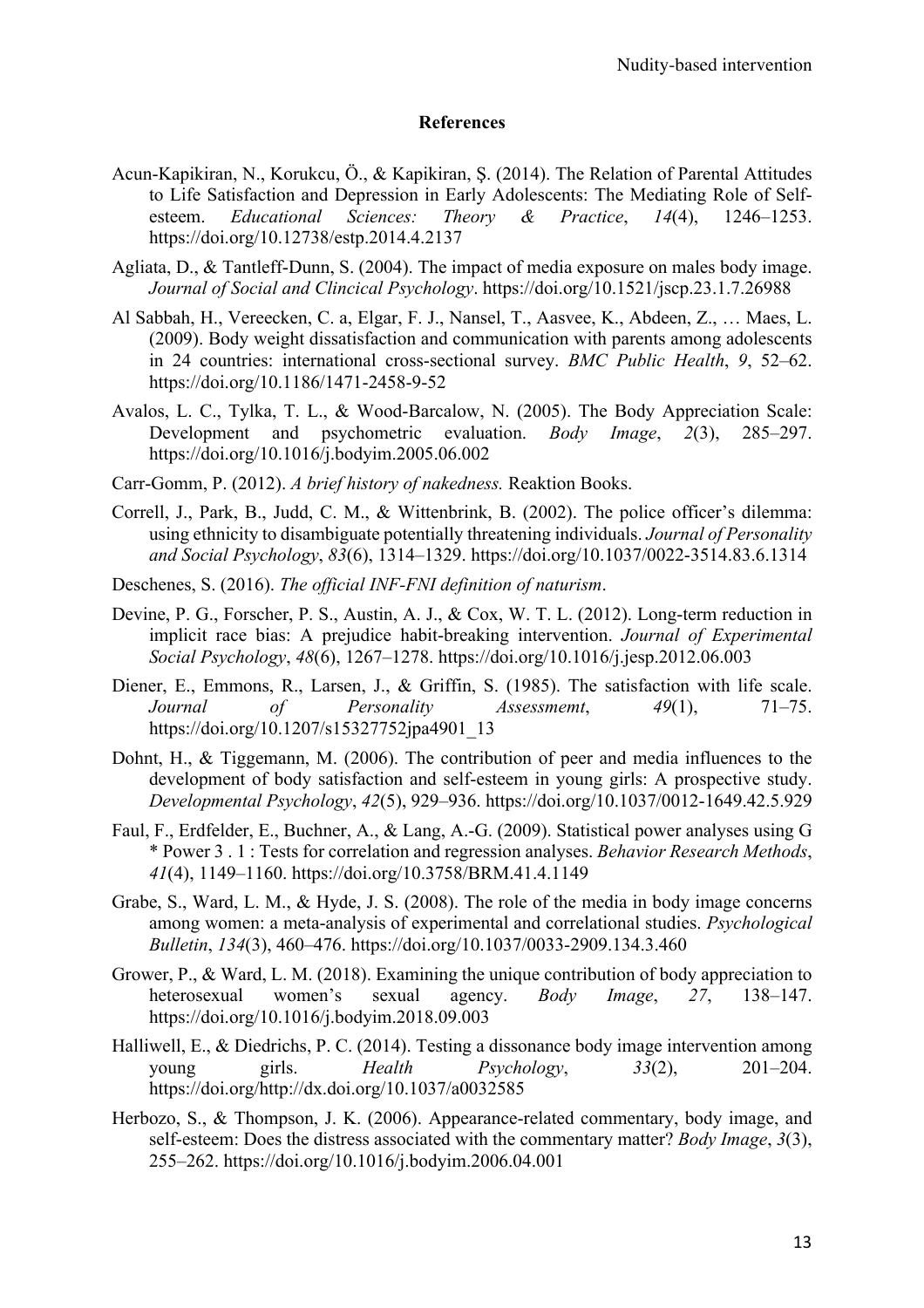- Hesketh, K., Wake, M., & Waters, E. (2004). Body mass index and parent-reported self-esteem in elementary school children: evidence for a causal relationship. *International Journal of Obesity and Related Metabolic Disorders*, *28*(10), 1233–1237. https://doi.org/10.1038/sj.ijo.0802624
- Ipsos-Mori. (2011). Attitudes to Nudity Omnibus Research, 1–19.
- Kanayama, G., Barry, S., Hudson, J. I., & Pope Jr, H. G. (2006). Body Image and Attitudes Toward Male Roles in Anabolic-Androgenic Steroid Users. *American Journal of Psychiatry*, *163*, 697–703.
- Killen, J. D., Taylor, C. B., Hayward, C., Haydel, K. F., Wilson, D. M., Hammer, L., ... Strachowski, D. (1996). Weight concerns influence the development of eating disorders: A 4-year prospective study. *Journal of Consulting and Clinical Psychology*, *64*(5), 936– 940. https://doi.org/10.1037//0022-006x.64.5.936
- Levine, M. P., & Piran, N. (2004). The role of body image in the prevention of eating disorders, *1*, 6–8. https://doi.org/10.1016/S1740-1445(03)00006-8
- Lewis, R. J., & Janda, L. H. (1988). The relationship between adult sexual adjustment and childhood experiences regarding exposure to nudity, sleeping in the parental bed, and parental attitudes toward sexuality. *Archives of Sexual Behavior*, *17*(4), 349–362.
- Littleton, H., Breitkopf, C. R., & Berenson, A. (2005). Body image and risky sexual behaviors: An investigation in a tri-ethnic sample. *Body Image*, *2*, 193–198. https://doi.org/10.1016/j.bodyim.2005.02.003
- Mclaren, L., Kuh, D., Hardy, R., & Gauvin, L. (2004). Positive and negative body-related comments and their relationship with body dissatisfaction in middle-aged women. *Psychology & Health*, *19*(2), 261–272. https://doi.org/10.1080/0887044031000148246
- Negy, C. (2004). Therapy with dissimilar clients: Issues to consider along this road more traveled. In C. Negy (Ed.), *Cross-cultural psychotherapy: Toward a critical understanding of diverse clients* (pp. 3–22). Reno, NV: Bent Tree Press.
- Negy, C., & Winton, S. (2008). A comparison of pro- and anti-nudity college students on acceptance of self and of culturally diverse others. *Journal of Sex Research*, *45*(3), 287– 294. https://doi.org/10.1080/00224490802204464
- Okami, P., Olmstead, R., Abramson, P. R., & Pendleton, L. (1998). Early childhood exposure to parental nudity and scenes of parental sexuality ('primal scenes'): an 18-year longitudinal study of outcome. *Archives of Sexual Behavior*, *27*(4), 361–384.
- Re, D., Coetzee, V., & Xiao, D. (2011). Viewing heavy bodies enhances preferences for facial adiposity. *Journal of Evolutionary Psychology*, *9*(4), 295–308. https://doi.org/10.1556/JEP.9.2011.4.2
- Rosenberg, M. (1965). *Society and the adolescent self-image*. Princeton, NJ: Princeton University Press.
- Ruvalcaba, Y., & Eaton, A. A. (2019). Nonconsensual pornography among U.S. adults: A sexual scripts framework on victimisation, perpetration, and health correlates for women and men. *Psychology of Violence*. https://doi.org/http://dx.doi.org/10.1037/vio0000233
- Smith, G., & King, M. (2009). Naturism and sexuality: Broadening our approach to sexual wellbeing. *Health and Place*, *15*(2), 439–446. https://doi.org/10.1016/j.healthplace.2008.08.002
- Stice, E., Shaw, H., & Marti, C. N. (2007). A meta-analytic review of eating disorder prevention programs: Encouraging findings. *Annual Review of Clinical Psychology*, *3*,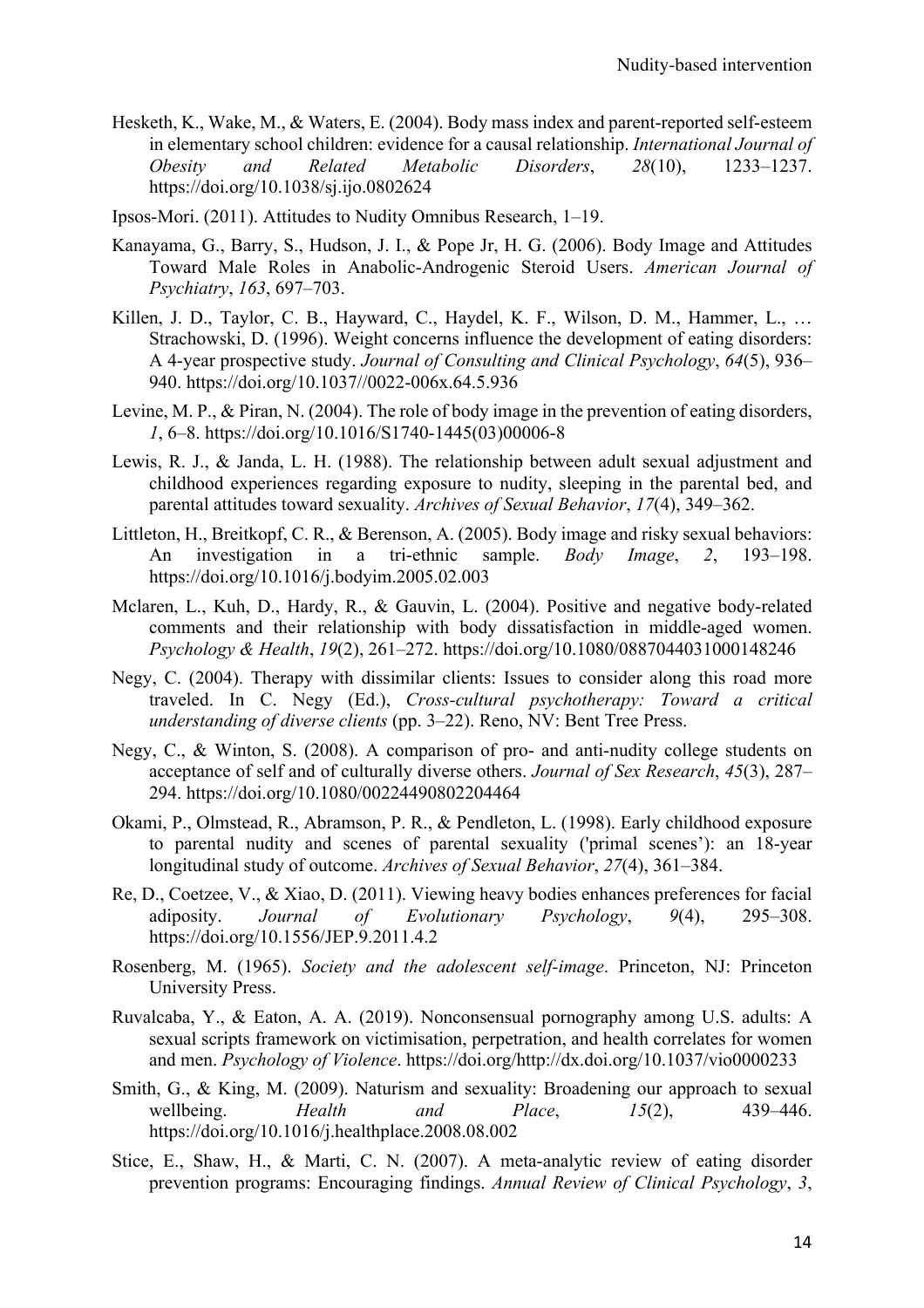207–231. https://doi.org/10.1146/annurev.clinpsy.3.022806.091447

- Story, M. D. (1979). Factors associated with more positive body self-concepts in preschool children. *The Journal of Social Psychology*, *108*(1), 49–56. https://doi.org/10.1080/00224545.1979.9711960
- Story, M. D. (1984). Comparisons of body self-concept between social nudists and nonnudists. *The Journal of Psychology: Interdiciplinary and Applied*, *118*(1), 99–112.
- Swami, V. (2015). Illustrating the body: Cross-sectional and prospective investigations of the impact of life drawing sessions on body image. *Psychiatry Research*, *235*, 128–132. https://doi.org/10.1016/j.psychres.2015.11.034
- Swami, V. (2017). Sketching people : Prospective investigations of the impact of life drawing on body image. *Body Image*, *20*, 65–73. https://doi.org/10.1016/j.bodyim.2016.12.001
- Swami, V., Frederick, D. A., Aavik, T., Alcalay, L., Allik, J., Anderson, D., … Pokrajac-bulian, A. (2010). The attractive female body weight and female body dissatisfaction in 26 countries across 10 world regions: Results of the International Body Project I. *Personality and Social Psychology Bulletin*, *36*(3), 309–325. https://doi.org/10.1177/0146167209359702
- Tylka, T. L., Annunziato, R. A., Burgard, D., Daníelsdóttir, S., Shuman, E., Davis, C., & Calogero, R. M. (2014). The weight-Inclusive versus weight-normative approach to health: Evaluating the evidence for prioritizing well-being over weight loss. *Journal of Obesity*, (983495).
- Tylka, T. L., & Wood-Barcalow, N. L. (2015). What is and what is not positive body image? Conceptual foundations and construct definition. *Body Image*, *14*, 118–129. https://doi.org/10.1016/j.bodyim.2015.04.001
- West, K. (2018). Naked and unashamed: Investigations and applications of the effects of naturist activities on body image, self-esteem, and life satisfaction. *Journal of Happiness Studies*, *19*(3), 677–697. https://doi.org/10.1007/s10902-017-9846-1
- West, K. (*in press*). I feel better naked: Communal naked activity increases body appreciation by reducing social physique anxiety. *Journal of Sex Research*.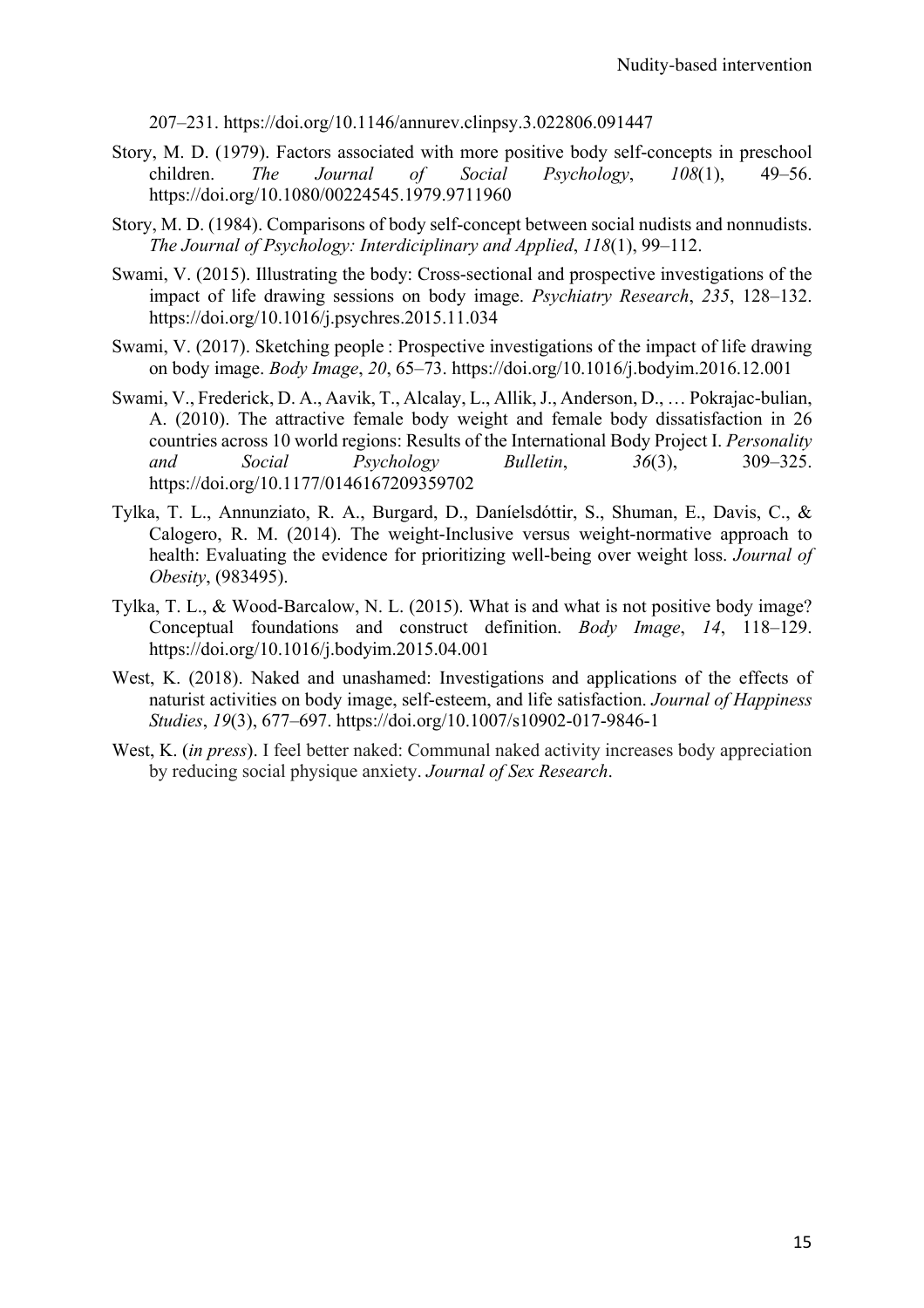# **Tables**

|                   | Time 1                  | Time 2         | Time 3          |
|-------------------|-------------------------|----------------|-----------------|
| Outcome           | (Before)                | (After)        | (1 Month After) |
|                   |                         |                |                 |
| Body Image        | $1.32^{\text{a}}$ (.46) | $4.08^b$ (.70) | $3.87^b$ (.92)  |
| Self Esteem       | $2.76^{\circ}$ (.77)    | $4.34^b$ (.52) | $4.44^b$ (.70)  |
| Life Satisfaction | $2.33^{\circ}$ (1.04)   | $3.88^b$ (.81) | $3.95^b$ (.73)  |
|                   |                         |                |                 |

Table 1: Descriptive statistics for all outcome variables according to time point.

Note: (1) Standard deviations are shown in parentheses. (2) Conditions that differ significantly are indicated by different superscripts.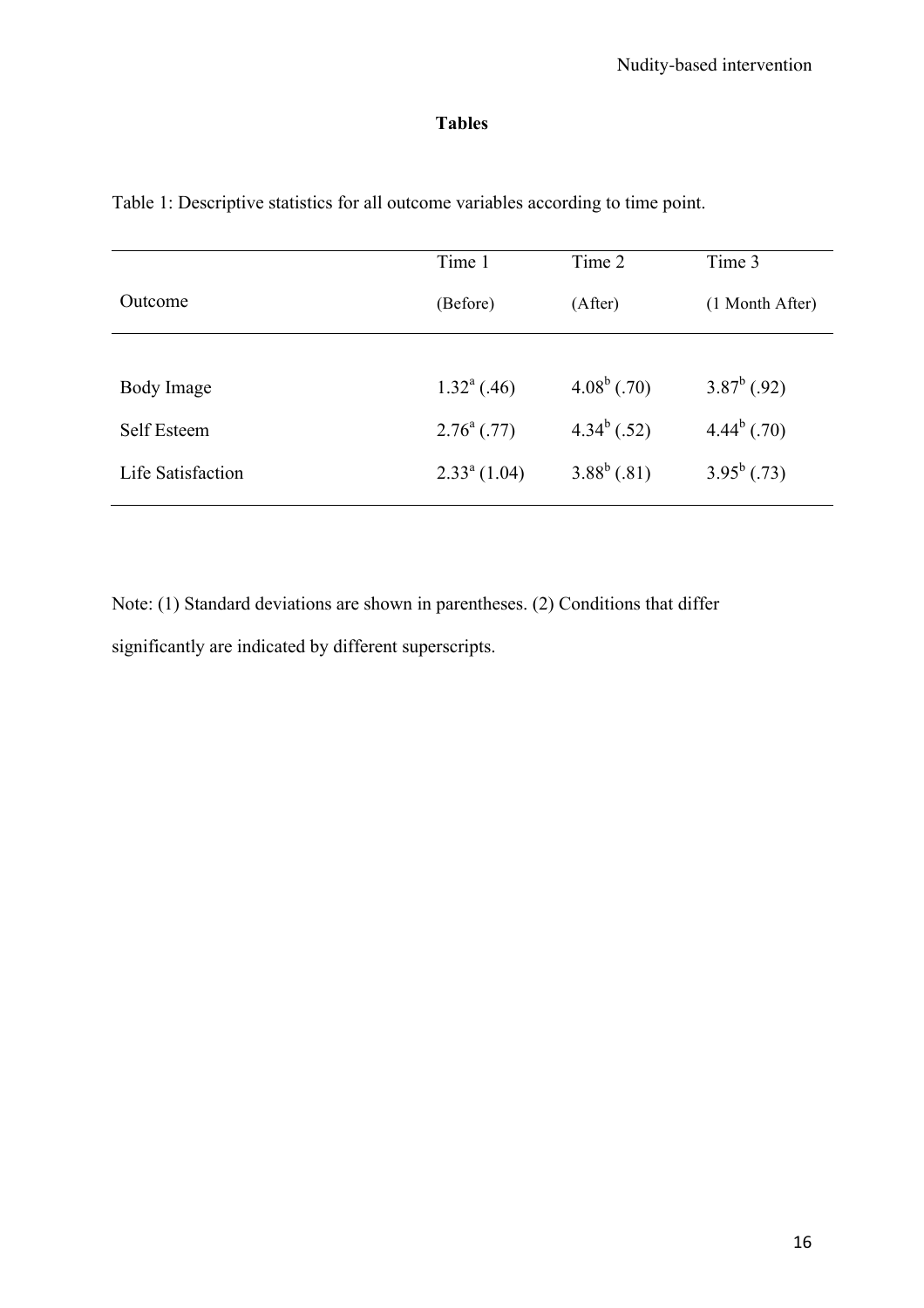# **Figures**

Figure 1: Participants' body image, self-esteem and life satisfaction scores before (Time 1), immediately after (Time 2), and one month after (Time 3) the naturism-based intervention.



Note: Error bars show the standard error of the mean.